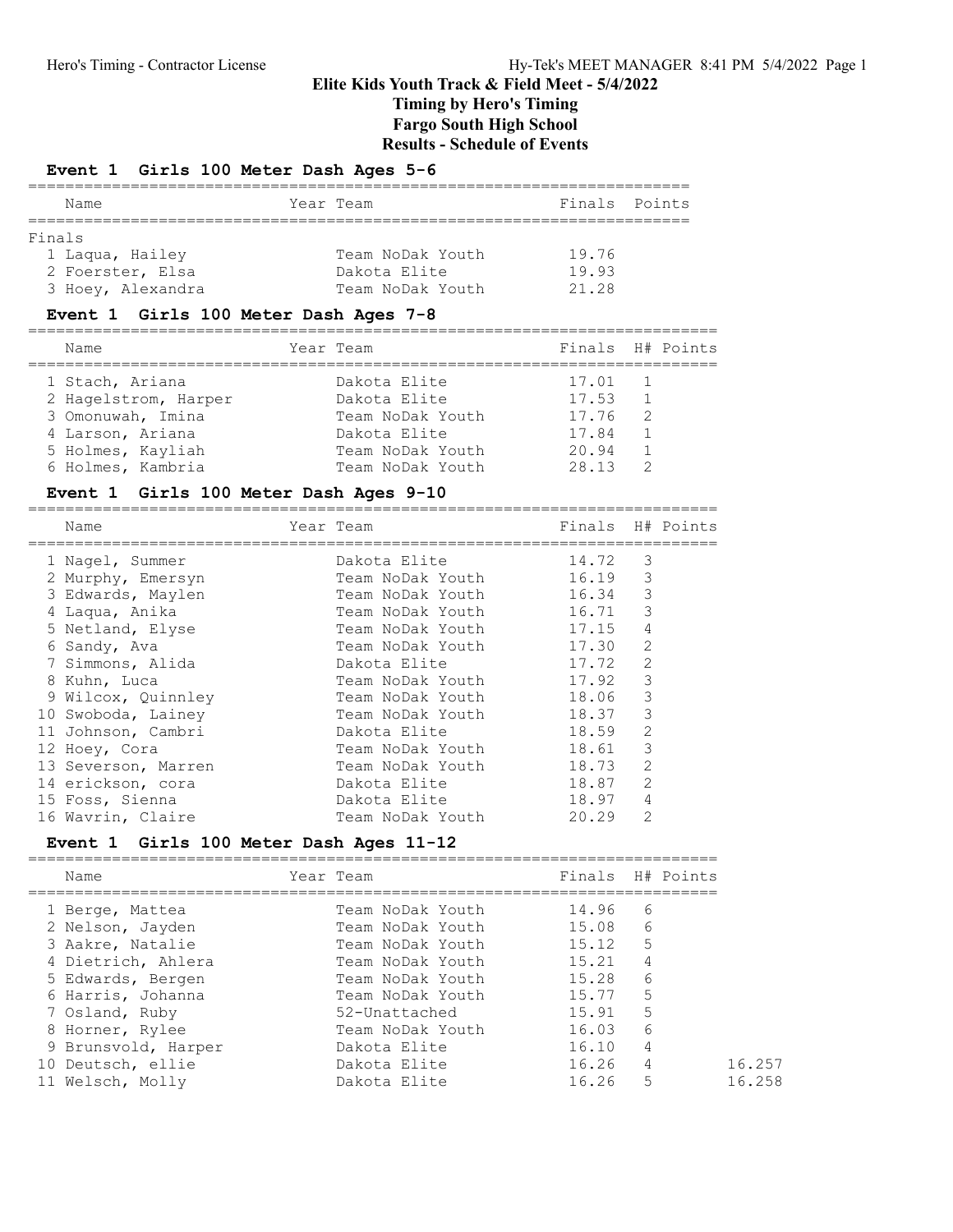## ....Event 1 Girls 100 Meter Dash Ages 11-12

| 12 Deutsch, Sophie  | Dakota Elite     | 16.97   | $\overline{4}$ |
|---------------------|------------------|---------|----------------|
| 13 Lembke, Zoe      | Team NoDak Youth | 17.12   | $\overline{4}$ |
| 14 Medd, Selma      | Team NoDak Youth | 17.70   | $\overline{4}$ |
| 15 Endreson, Tenley | Team NoDak Youth | 17.94 6 |                |

## Event 2 Boys 100 Meter Dash Ages 5-6

| Name             | Year Team        | Finals H# Points |                |  |
|------------------|------------------|------------------|----------------|--|
| 1 McNay, Carter  | Dakota Elite     | 17.56 1          |                |  |
| 2 Boose, Noah    | Dakota Elite     | 18.36            | - 6            |  |
| 3 Dickey, Heath  | Dakota Elite     | 19.66            | - 6            |  |
| 4 Boose, Jonah   | Dakota Elite     | 20.32            |                |  |
| 5 Aakre, Isaac   | Unattached       | 22.46            |                |  |
| 6 Roeder, Esley  | Team NoDak Youth | 22.93            | $\overline{1}$ |  |
| 7 Johnson, Caden | Dakota Elite     | 25.38            |                |  |
|                  |                  |                  |                |  |

## Event 2 Boys 100 Meter Dash Ages 7-8

========================================================================== Name Year Team Finals H# Points

| name              | rear Team        | Finais H# POINUS |                |  |
|-------------------|------------------|------------------|----------------|--|
| 1 Bladow, Charlie | Dakota Elite     | $17.32 \quad 2$  |                |  |
| 2 Fowler, thomas  | Dakota Elite     | 18.63            | $\overline{2}$ |  |
| 3 Lovehaug, Micah | Team NoDak Youth | 18.74            | $\overline{2}$ |  |
| 4 Swoboda, Landry | Team NoDak Youth | 19.94            | $\overline{2}$ |  |
| 5 Larson, Camden  | Team NoDak Youth | 20.28            | $\overline{2}$ |  |
| 6 Piela, Julien   | Dakota Elite     | 20.70            | $\overline{2}$ |  |
| 7 Coulter, Aiden  | Team NoDak Youth | 21.59            |                |  |

## Event 2 Boys 100 Meter Dash Ages 9-10

| Name                                   | Year Team              | Finals H# Points |                |        |
|----------------------------------------|------------------------|------------------|----------------|--------|
| 1 Roeder, Aksel                        | Team NoDak Youth       | 15.42            | 4              |        |
| 2 Meyer, Lawson                        | Dakota Elite           | 15.54            | 3              |        |
| 3 Dombeck, Aiden                       | Dakota Elite           | 15.90            | 3              |        |
| 4 Livingston, Silas                    | Dakota Elite           | 16.24            | $\overline{4}$ |        |
| 5 Larson, Jager                        | Dakota Elite           | 16.40            | 3              |        |
| 6 Huot, Nixon                          | Team NoDak Youth 16.66 |                  | $\overline{4}$ |        |
| 7 Jordahl, Corbin                      | Dakota Elite<br>16.70  |                  | 3              |        |
| 8 Pennick, Braxtyn                     | Team NoDak Youth       | 16.71            | $\overline{4}$ |        |
| 9 Omulando, Kwame                      | Team NoDak Youth       | 16.78            | 4              | 16.773 |
| 10 Spaulding, zayne                    | Dakota Elite           | 17.64            | 4              |        |
| 11 Wirth, Camden                       | Team NoDak Youth       | 17.72            | 4              |        |
| 12 Stach, Liam                         | Dakota Elite           | 18.08            | 4              |        |
| 13 Foerster, Miles                     | Dakota Elite           | 18.17            | 3              |        |
| 14 Tungseth, William                   | Dakota Elite           | 19.12            | 3              |        |
| 15 Dickey, Jared                       | Dakota Elite           | 19.87            | 3              |        |
| Event 2 Boys 100 Meter Dash Ages 11-12 |                        |                  |                |        |

| Name                 | Year Team    | Finals H# Points |  |
|----------------------|--------------|------------------|--|
| 1 Hollcraft, Dominic | Dakota Elite | 15.27 5          |  |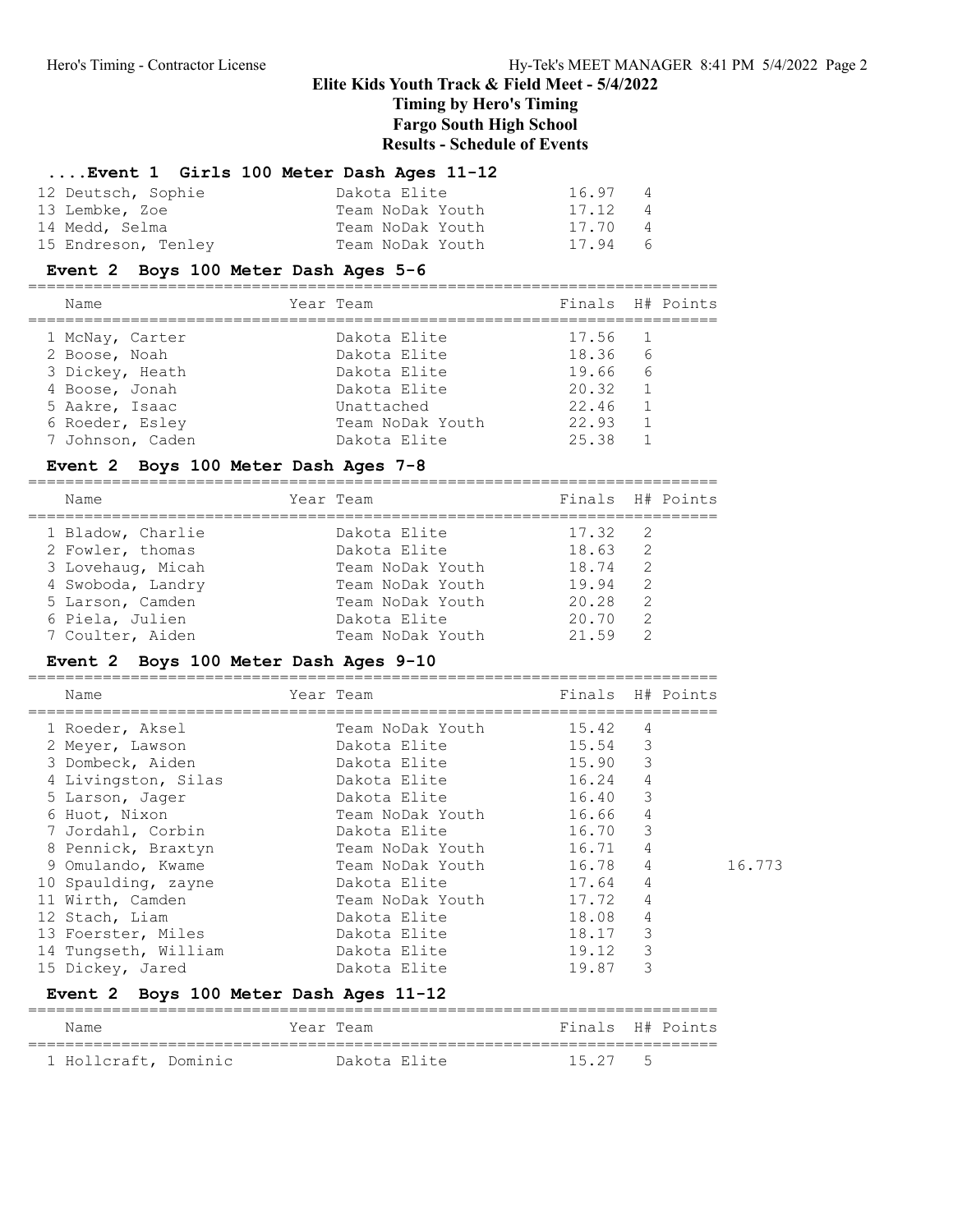## ....Event 2 Boys 100 Meter Dash Ages 11-12

| 2 Scheid, Christian  | Team NoDak Youth | 15.48 5   |        |
|----------------------|------------------|-----------|--------|
| 3 Ness, Tate         | Dakota Elite     | 16.05 5   |        |
| 4 Ness, Crew         | Dakota Elite     | $16.13$ 5 |        |
| 5 Glynn, Henry       | Dakota Elite     | 16.78 6   | 16.780 |
| 6 Bertolini, William | Dakota Elite     | 18.76 5   |        |
| 7 Jordahl, Jeremiah  | Dakota Elite     | 18.82 5   |        |
| 8 Fellman, William   | Unattached       | $20.05$ 2 |        |

## Event 9 Girls 1600 Meter Run Ages 11-12

| Name             | Year Team    | Finals Points |
|------------------|--------------|---------------|
| 1 Gess, Lauren   | Dakota Elite | 6:34.08       |
| 2 Atchison, Maci | Dakota Elite | 7:22.30       |
| 3 Simmons, Rilo  | Dakota Elite | 7:22.79       |

## Event 9 Girls 1600 Meter Run Ages 13-14

| Name          | Year Team    | Finals Points |  |
|---------------|--------------|---------------|--|
| 1 Melby, Isla | Dakota Elite | 6.50 63       |  |

## Event 10 Boys 1600 Meter Run Ages 9-10

| Name                               | Year Team                        | Finals Points     |
|------------------------------------|----------------------------------|-------------------|
| 1 Mack, Macade<br>2 Chaffee, Hayes | Team NoDak Youth<br>Dakota Elite | 6.4027<br>6:49.90 |

## Event 10 Boys 1600 Meter Run Ages 11-12

| Name             | Year Team        | Finals Points |  |
|------------------|------------------|---------------|--|
| 1 Sandy, William | Team NoDak Youth | 5:52.10       |  |
| 2 Brachman, Jack | Team NoDak Youth | 6:23.07       |  |
| 3 Piela, Elliot  | Dakota Elite     | 6:50.85       |  |
|                  | Dakota Elite     | 7:13.06       |  |
| 4 Ness, Crew     |                  |               |  |

## Event 10 Boys 1600 Meter Run Ages 13-14

| Name              | Year Team        | Finals Points |  |
|-------------------|------------------|---------------|--|
| 1 Hennings, Aidan | Team NoDak Youth | 5:52.04       |  |
| 2 Olafson, Grady  | Team NoDak Youth | 6:25.82       |  |

## Event 5 Girls 400 Meter Dash Ages 5-6

| Name            | Year Team    | Finals Points |  |
|-----------------|--------------|---------------|--|
| 1 Burbank, Ava  | Dakota Elite | 1.5629        |  |
| 2 Karn, Kendrix | Dakota Elite | 2:03.11       |  |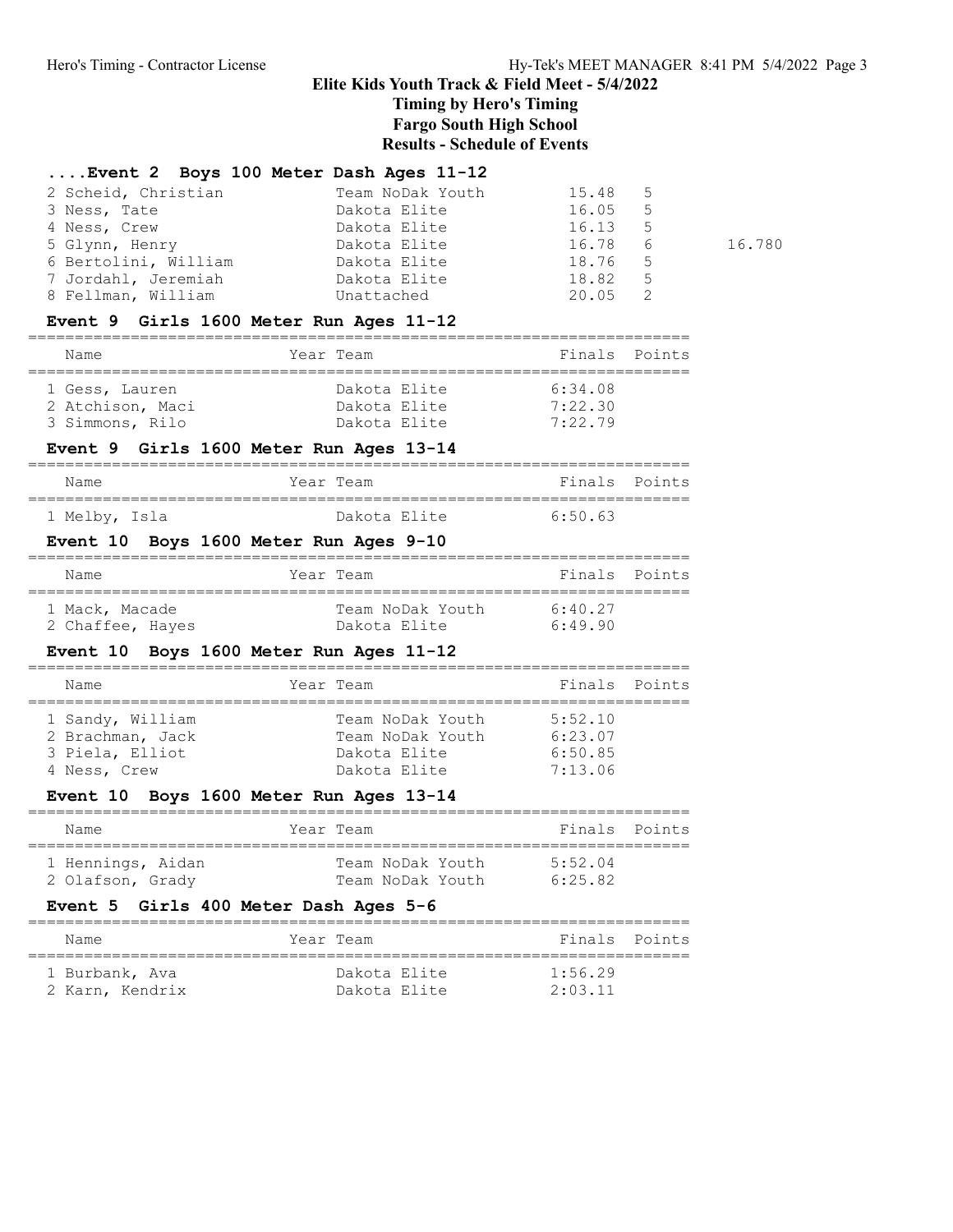## Elite Kids Youth Track & Field Meet - 5/4/2022 Timing by Hero's Timing

Fargo South High School Results - Schedule of Events

## Event 5 Girls 400 Meter Dash Ages 7-8

| Name              |  | Year Team        | Finals Points |  |  |  |  |  |
|-------------------|--|------------------|---------------|--|--|--|--|--|
| 1 Omonuwah, Imina |  | Team NoDak Youth | 1:31.68       |  |  |  |  |  |
| 2 Stach, Ariana   |  | Dakota Elite     | 1:37.06       |  |  |  |  |  |

## Event 5 Girls 400 Meter Dash Ages 9-10

| Name              | Year Team        |             | Finals H# Points |
|-------------------|------------------|-------------|------------------|
| 1 Nagel, Summer   | Dakota Elite     | $1:12.94$ 2 |                  |
| 2 Murphy, Emersyn | Team NoDak Youth | 1:22.66     | - 2              |
| 3 Haman, Kiera    | Team NoDak Youth | 1:26.66     | -2               |
| 4 Aakre, Morgan   | Team NoDak Youth | 1:28.06     | $\overline{2}$   |
| 5 Laqua, Anika    | Team NoDak Youth | 1:29.89     | 2                |
| 6 Hoey, Cora      | Team NoDak Youth | 1:39.92     | 2                |
| 7 Liebl, Whitney  | Team NoDak Youth | 1:50.49     | 2                |
| 8 Johnson, Cambri | Dakota Elite     | 1:56.99     | $\mathcal{P}$    |
|                   |                  |             |                  |

## Event 5 Girls 400 Meter Dash Ages 11-12

==========================================================================

| Name                | Year Team        | Finals H# Points |                |  |
|---------------------|------------------|------------------|----------------|--|
| 1 Nelson, Jayden    | Team NoDak Youth | 1:16.55          | 4              |  |
| 2 Dietrich, Ahlera  | Team NoDak Youth | 1:20.38          | -3             |  |
| 3 Gess, Lauren      | Dakota Elite     | $1:21.75$ 3      |                |  |
| 4 Liebl, Hannah     | Team NoDak Youth | 1:22.86          | 3              |  |
| 5 Triepke, Paisley  | Team NoDak Youth | 1:23.89          | 3              |  |
| 6 Osland, Ruby      | 52-Unattached    | 1:24.92 3        |                |  |
| 7 Abeln, Kali       | Team NoDak Youth | 1:25.63          | $\overline{4}$ |  |
| 8 Medd, Selma       | Team NoDak Youth | 1:26.26          | 3              |  |
| 9 Larson, Tayla     | Team NoDak Youth | 1:30.62          | 3              |  |
| 10 Zuger, Ellie     | Dakota Elite     | 1:31.23          | $\overline{4}$ |  |
| 11 Lembke, Zoe      | Team NoDak Youth | 1:32.53          | 3              |  |
| 12 Endreson, Tenley | Team NoDak Youth | 1:34.03          | 4              |  |

### Event 6 Boys 400 Meter Dash Ages 5-6

==========================================================================

| Name            |                    | Year Team    | Finals H# Points |                |  |
|-----------------|--------------------|--------------|------------------|----------------|--|
| 1 McNay, Carter |                    | Dakota Elite | $1:37.17$ 1      |                |  |
| 2 Boose, Jonah  |                    | Dakota Elite | 1:37.76          | $\overline{2}$ |  |
|                 | 3 Heitkamp, Walter | Dakota Elite | 1:46.75          |                |  |
| 4 Aakre, Isaac  |                    | Unattached   | 2:10.47          | $\overline{1}$ |  |

## Event 6 Boys 400 Meter Dash Ages 7-8

| Name              | Year Team        | Finals H# Points |                |  |
|-------------------|------------------|------------------|----------------|--|
| 1 Chaffee, Jude   | Dakota Elite     | 1:30.84          | $\overline{2}$ |  |
| 2 Merihy, Gage    | Dakota Elite     | 1:34.70          | $\mathcal{P}$  |  |
| 3 Lovehaug, Micah | Team NoDak Youth | 1:39.99          | $\mathcal{P}$  |  |
| 4 Zuger, Andrew   | Dakota Elite     | 1:47.09          | $\mathcal{L}$  |  |
| 5 Piela, Julien   | Dakota Elite     | 1:53.38          | 2              |  |
| 6 Coulter, Aiden  | Team NoDak Youth | 2:02.87          | $\mathcal{P}$  |  |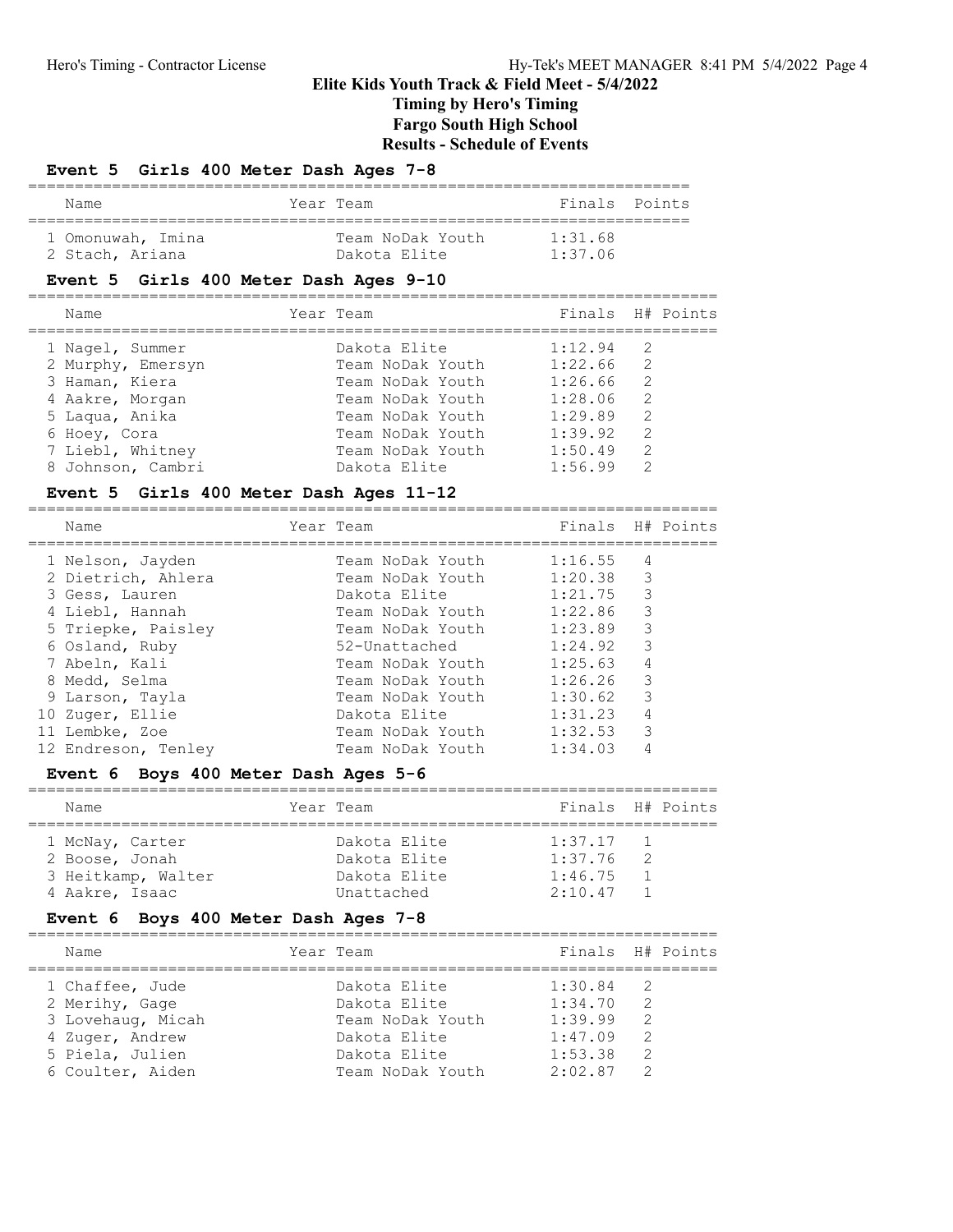## Event 6 Boys 400 Meter Dash Ages 9-10

| Finals H# Points<br>Year Team<br>Name                                                                                                                                                                                                                                                                                                                                              |  |
|------------------------------------------------------------------------------------------------------------------------------------------------------------------------------------------------------------------------------------------------------------------------------------------------------------------------------------------------------------------------------------|--|
|                                                                                                                                                                                                                                                                                                                                                                                    |  |
| $1:21.72$ 2<br>1 Roeder, Aksel<br>Team NoDak Youth<br>$1:22.03$ 3<br>2 Karn, Kingston<br>Dakota Elite<br>2<br>3 Livingston, Silas<br>1:22.61<br>Dakota Elite<br>-3<br>1:23.54<br>Dakota Elite<br>4 Larson, Jager<br>3<br>1:23.66<br>5 Spaulding, zayne<br>Dakota Elite<br>3<br>1:25.66<br>6 Bladow, Henry<br>Dakota Elite<br>3<br>1:32:32<br>7 Omulando, Kwame<br>Team NoDak Youth |  |
| 3<br>1:34.63<br>8 Timmerman, Ethan<br>Team NoDak Youth<br>1:37.59<br>3<br>9 Wirth, Camden<br>Team NoDak Youth                                                                                                                                                                                                                                                                      |  |

## Event 6 Boys 400 Meter Dash Ages 11-12

| Name                 | Year Team        | Finals H# Points |     |  |  |  |  |  |
|----------------------|------------------|------------------|-----|--|--|--|--|--|
| 1 Haman, Jackson     | Team NoDak Youth | $1:11.76$ 4      |     |  |  |  |  |  |
| 2 Hollcraft, Dominic | Dakota Elite     | 1:14.65          | - 4 |  |  |  |  |  |
| 3 Glynn, Henry       | Dakota Elite     | $1 \cdot 28$ 72  | - 4 |  |  |  |  |  |

## Event 6 Boys 400 Meter Dash Ages 13-14

| Name              |  | Year Team        | Finals H# Points |     |  |
|-------------------|--|------------------|------------------|-----|--|
| 1 Chaffee, James  |  | Dakota Elite     | 1:05.20 4        |     |  |
| 2 Deutsch, Stuart |  | Dakota Elite     | 1:07.50          | - 4 |  |
| 3 Hennings, Aidan |  | Team NoDak Youth | 1:18.18          |     |  |

## Event 11 Girls 4x100 Meter Relay Ages 5-6

| Team                                                                       | Finals Points                                   |  |
|----------------------------------------------------------------------------|-------------------------------------------------|--|
| 1 Dakota Elite Athletic Club 'A'<br>1) Bladow, Eleanor<br>3) Karn, Kendrix | 1:52.34<br>2) Burbank, Ava<br>4) Foerster, Elsa |  |

## Event 11 Girls 4x100 Meter Relay Ages 7-8

| Team                                                                                                   |                  | Finals Points                            |  |
|--------------------------------------------------------------------------------------------------------|------------------|------------------------------------------|--|
| 1 Dakota Elite Athletic Club 'B'<br>2 Team NoDak Youth 'A'<br>1) Holmes, Kambria<br>3) Omonuwah, Imina | 4) Roeder, Josie | 1:18.57<br>1:26.05<br>2) Holmes, Kayliah |  |

## Event 11 Girls 4x100 Meter Relay Ages 9-10

| Team                              | Finals Points      |  |
|-----------------------------------|--------------------|--|
| 1 Team NoDak Youth 'B'            | 1:10.94            |  |
| 1) Murphy, Emersyn                | 2) Swoboda, Lainey |  |
| 3) Sandy, Ava                     | 4) Haman, Kiera    |  |
| 2 Team NoDak Youth 'C'            | 1:13.82            |  |
| -- Dakota Elite Athletic Club 'C' | DN F               |  |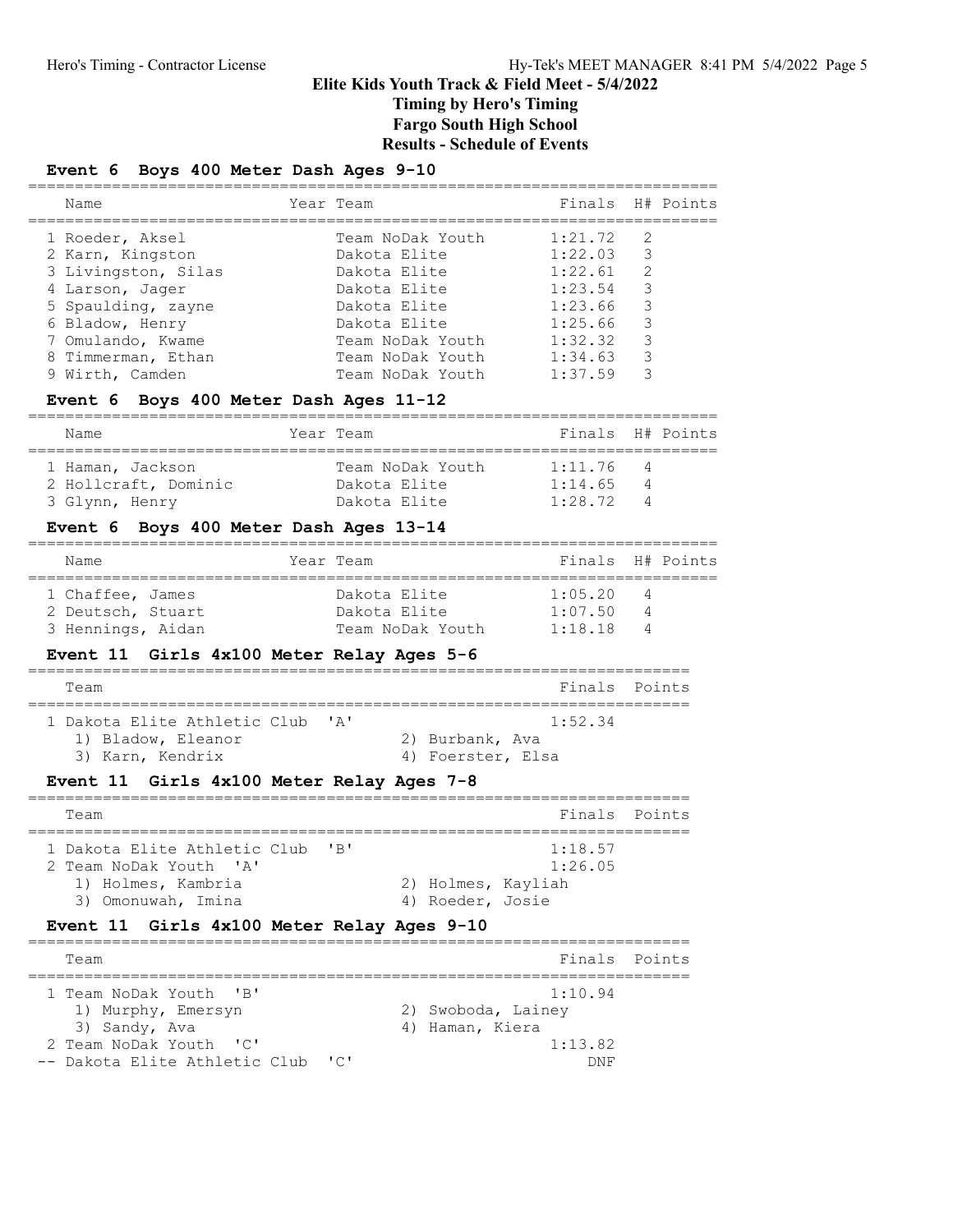Timing by Hero's Timing

Fargo South High School

Results - Schedule of Events

| Event 11 Girls 4x100 Meter Relay Ages 11-12                |                                             |                            |        |
|------------------------------------------------------------|---------------------------------------------|----------------------------|--------|
| Team                                                       |                                             | Finals                     | Points |
| $\mathsf{P}$<br>1 Team NoDak Youth                         |                                             | 1:57.11                    |        |
| Event 12 Boys 4x100 Meter Relay Ages 7-8                   |                                             |                            |        |
| Team                                                       |                                             | Finals                     | Points |
| 1 Dakota Elite Athletic Club                               | "A"                                         | 1:24.12                    |        |
| 1) Zuger, Andrew<br>3) Merihy, Gage                        | 2) Piela, Julien<br>4) Bladow, Charlie      |                            |        |
| Event 12 Boys 4x100 Meter Relay Ages 9-10                  |                                             |                            |        |
| Team                                                       |                                             | Finals                     | Points |
| ===================<br>1 Team NoDak Youth<br>' A'          |                                             | ===============<br>1:07.83 |        |
| 1) Pennick, Braxtyn                                        | 2) Huot, Nixon                              |                            |        |
| 3) Mack, Macade<br>2 Dakota Elite Athletic Club            | 4) Haman, Alex<br>"C"                       | 1:09.55                    |        |
| 3 Dakota Elite Athletic Club                               | "B"                                         | 1:14.61                    |        |
| 1) Tungseth, William                                       | 2) Larson, Jager                            |                            |        |
| 3) Dombeck, Aiden                                          | 4) Spaulding, zayne                         |                            |        |
| Event 12 Boys 4x100 Meter Relay Ages 11-12                 |                                             |                            |        |
| Team                                                       |                                             | Finals                     | Points |
| 1 Dakota Elite Athletic Club                               | $\mathbf{I}$ D                              | 1:09.07                    |        |
| Event 7 Girls 800 Meter Run Ages 5-6                       |                                             |                            |        |
| Name                                                       | Year Team                                   | Finals                     | Points |
| 1 Livingston, Ellie                                        | Dakota Elite                                | 4:15.83                    |        |
| 2 Burbank, Ava                                             | Dakota Elite                                | 4:16.06                    |        |
| Event 7 Girls 800 Meter Run Ages 9-10                      |                                             |                            |        |
| Name                                                       | ==============================<br>Year Team | Finals                     | Points |
| 1 Haman, Kiera                                             | Team NoDak Youth                            | 3:17.11                    |        |
| 2 Aakre, Morgan                                            | Team NoDak Youth                            | 3:23.72                    |        |
| 3 Sandy, Ava                                               | Team NoDak Youth                            | 3:39.83                    |        |
| 4 Edwards, Maylen                                          | Team NoDak Youth                            | 3:51.46                    |        |
| 5 Liebl, Whitney<br>Event 7 Girls 800 Meter Run Ages 11-12 | Team NoDak Youth                            | 4:04.64                    |        |
|                                                            |                                             |                            |        |
| Name                                                       | Year Team                                   | Finals                     | Points |
| 1 Atchison, Maci                                           | Dakota Elite                                | 3:16.41                    |        |
| 2 Koedam, Molly                                            | Team NoDak Youth                            | 3:51.98                    |        |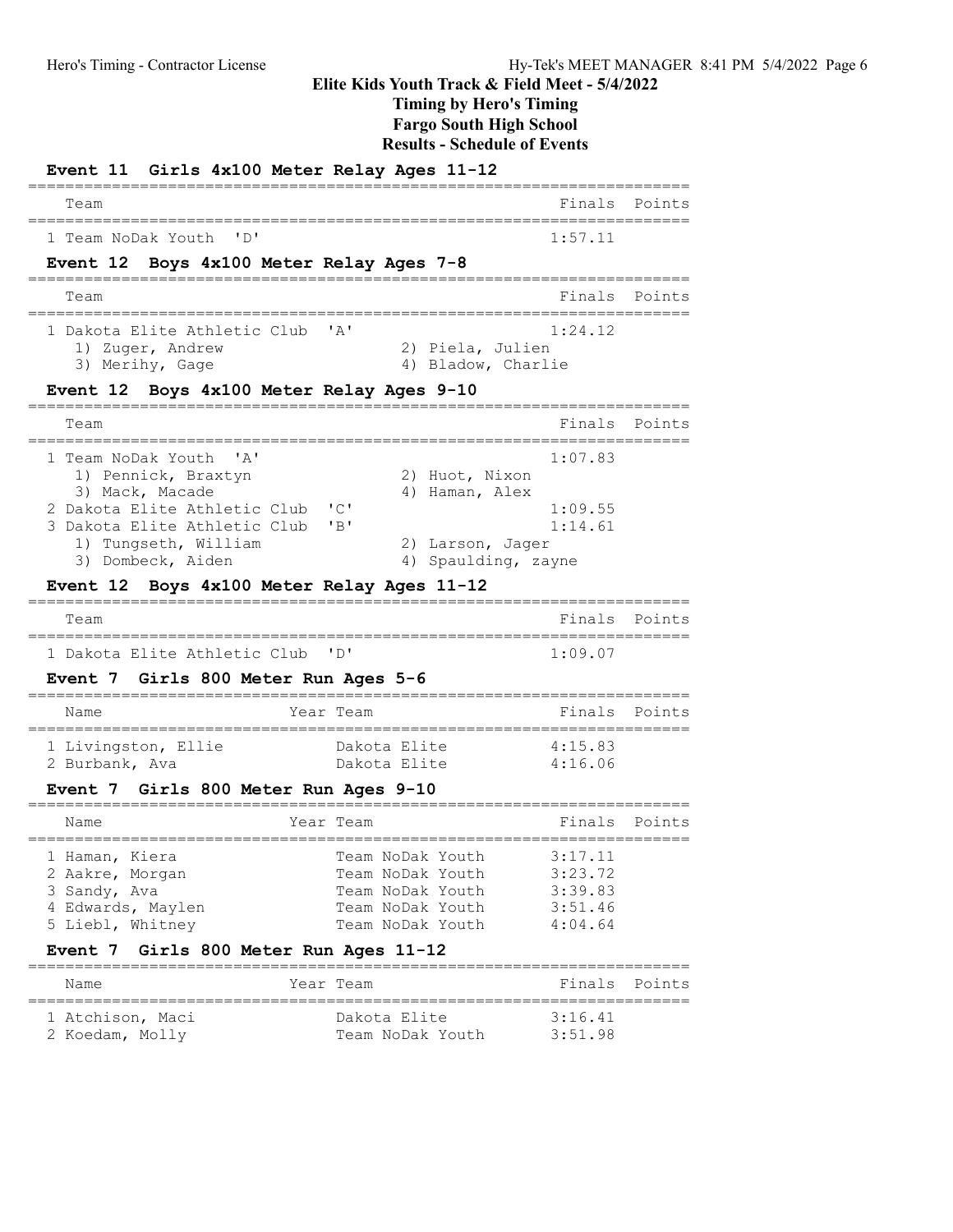Timing by Hero's Timing

Fargo South High School

Results - Schedule of Events

| Event 7 Girls 800 Meter Run Ages 13-14 |                                  |                    |               |
|----------------------------------------|----------------------------------|--------------------|---------------|
| Name                                   | Year Team                        |                    | Finals Points |
| 1 Melby, Isla                          | Dakota Elite 3:11.26             |                    |               |
| Event 8 Boys 800 Meter Run Ages 7-8    |                                  |                    |               |
| Name                                   | Year Team                        | Finals Points      |               |
| 1 Chaffee, Jude                        | Dakota Elite                     | 3:29.14            |               |
| 2 Merihy, Gage                         | Dakota Elite 3:29.86             |                    |               |
| Event 8 Boys 800 Meter Run Ages 9-10   |                                  |                    |               |
| Name                                   | Year Team                        | Finals Points      |               |
| 1 Haman, Alex                          | Team NoDak Youth 3:18.02         |                    |               |
| 2 Chaffee, Hayes                       | Dakota Elite 3:18.78             |                    |               |
| Event 8 Boys 800 Meter Run Ages 11-12  |                                  |                    |               |
| Name                                   | Year Team                        |                    | Finals Points |
| 1 Kuhn, Indio                          | Team NoDak Youth                 | 2:53.61            |               |
| 2 Haman, Jackson                       | Team NoDak Youth                 | 2:55.02            |               |
| 3 Brachman, Jack                       | Team NoDak Youth                 | 2:56.70            |               |
| 4 Piela, Elliot                        | Dakota Elite                     | 3:16.40            |               |
| Event 8 Boys 800 Meter Run Ages 13-14  | =========                        |                    |               |
| Name                                   | Year Team                        |                    | Finals Points |
| 1 Chaffee, James                       | Dakota Elite                     | 2:38.11            |               |
| 2 Deutsch, Stuart                      | Dakota Elite 2:40.66             |                    |               |
| 3 Hennings, Aidan                      | Team NoDak Youth 2:49.84         |                    |               |
| 4 Olafson, Grady                       | Team NoDak Youth 3:07.00         |                    |               |
| 5 Edwards, Kemper                      | Team NoDak Youth 3:07.35         |                    |               |
| Event 3 Girls 200 Meter Dash Ages 5-6  |                                  |                    |               |
| Name                                   | Year Team                        | Finals             | Points        |
| 1 Foerster, Elsa                       | Dakota Elite                     | 44.34              |               |
| 2 Hoey, Alexandra                      | Team NoDak Youth                 | 45.15              |               |
| 3 Burbank, Ava                         | Dakota Elite                     | 52.87              |               |
| 4 Karn, Kendrix                        | Dakota Elite                     | 56.75              |               |
| 5 Hodges, Esme<br>6 Bladow, Eleanor    | Unattached<br>Dakota Elite       | 1:03.21<br>1:13.48 |               |
| Event 3 Girls 200 Meter Dash Ages 7-8  |                                  |                    |               |
| Name                                   | Year Team                        | Finals             | H# Points     |
|                                        |                                  |                    |               |
| 1 Omonuwah, Imina                      | Team NoDak Youth<br>Dakota Elite | 38.57<br>40.81     | 2<br>2        |
| 2 Stach, Ariana                        |                                  |                    |               |

2 Stach, Ariana Dakota Elite 40.81 2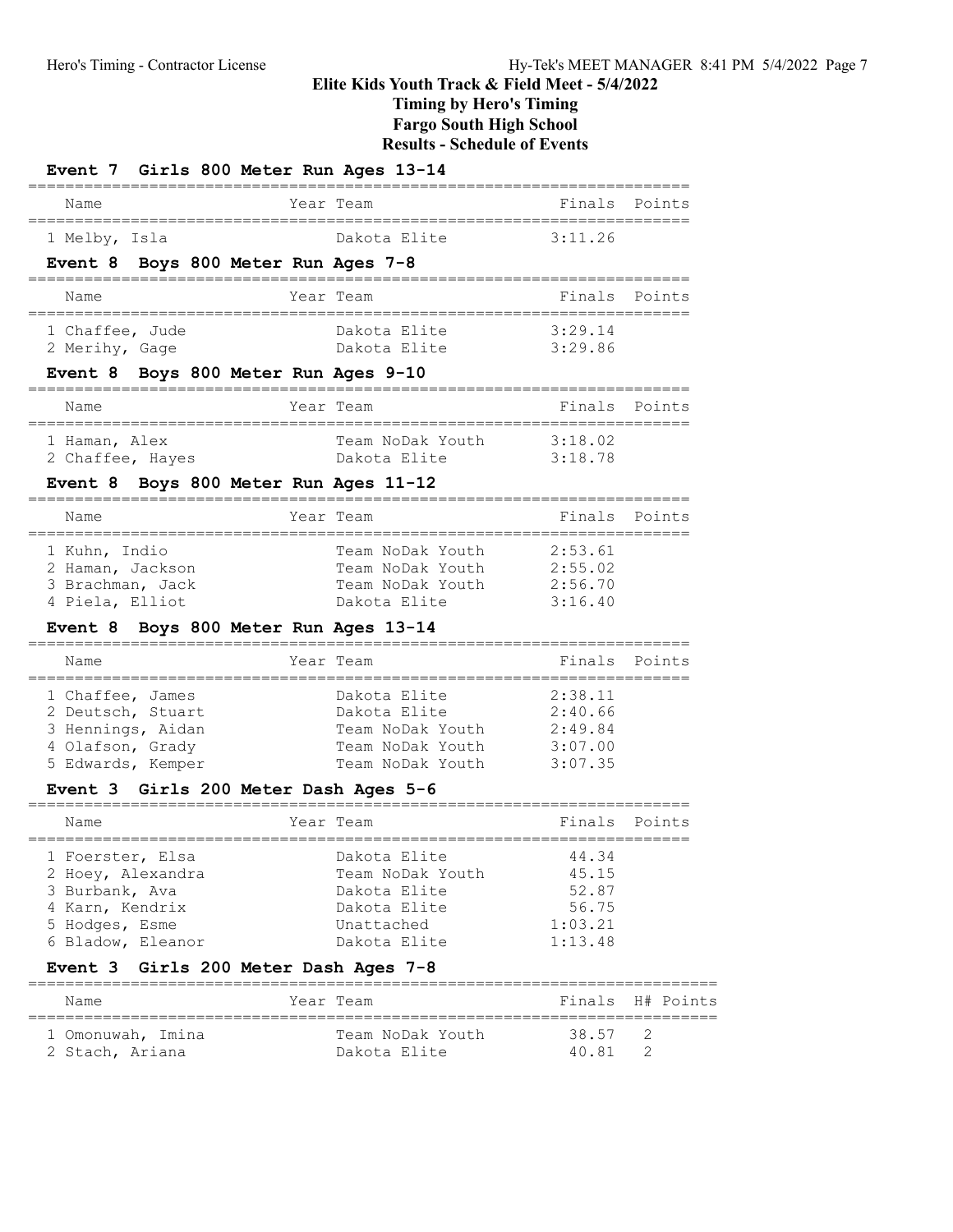### ....Event 3 Girls 200 Meter Dash Ages 7-8

| 3 Hagelstrom, Harper | Dakota Elite     | 41.60 2 |  |
|----------------------|------------------|---------|--|
| 4 Roeder, Josie      | Team NoDak Youth | 43.46 2 |  |
| 5 Foss, Sierra       | Dakota Elite     | 45.41 2 |  |
| 6 Holmes, Kambria    | Team NoDak Youth | 49.39 2 |  |
| 7 Holmes, Kayliah    | Team NoDak Youth | 50.75 2 |  |

### Event 3 Girls 200 Meter Dash Ages 9-10

==========================================================================

| Name                | Year Team        | Finals H# Points |                         |  |
|---------------------|------------------|------------------|-------------------------|--|
| 1 Nagel, Summer     | Dakota Elite     | 30.58            | $\overline{\mathbf{3}}$ |  |
| 2 Murphy, Emersyn   | Team NoDak Youth | 36.26            | $\overline{\mathbf{3}}$ |  |
| 3 Braunagel, Tenley | Team NoDak Youth | 37.43            | -3                      |  |
| 4 Kuhn, Luca        | Team NoDak Youth | 38.44            | -3                      |  |
| 5 Swoboda, Lainey   | Team NoDak Youth | 39.24            | -3                      |  |
| 6 Simmons, Alida    | Dakota Elite     | 39.75            | 3                       |  |
| 7 Severson, Marren  | Team NoDak Youth | 41.50            | 3                       |  |
| 8 Johnson, Cambri   | Dakota Elite     | 42.64            | 2                       |  |
| 9 erickson, cora    | Dakota Elite     | 43.96            | 4                       |  |

### Event 3 Girls 200 Meter Dash Ages 11-12

==========================================================================

| Year Team        |       | Finals H# Points                                                       |
|------------------|-------|------------------------------------------------------------------------|
| Team NoDak Youth |       | .5                                                                     |
| Team NoDak Youth |       |                                                                        |
| Team NoDak Youth |       | $\overline{4}$                                                         |
| Team NoDak Youth | 34.67 | 4                                                                      |
| Team NoDak Youth |       | .5                                                                     |
| Team NoDak Youth |       | 4                                                                      |
| Dakota Elite     |       | .5                                                                     |
| Dakota Elite     | 36.78 | 4                                                                      |
| Team NoDak Youth | 37.38 | $\overline{4}$                                                         |
| Team NoDak Youth |       | .5                                                                     |
| Team NoDak Youth |       | 5                                                                      |
| Team NoDak Youth | 39.61 | 4                                                                      |
|                  |       | 32.70<br>33.47 5<br>33.78<br>34.89<br>35.05<br>36.16<br>38.07<br>38.78 |

### Event 4 Boys 200 Meter Dash Ages 5-6

| Name               | Year Team    | Finals Points |        |
|--------------------|--------------|---------------|--------|
| 1 McNay, Carter    | Dakota Elite | 39.70         | 39.692 |
| 2 Heitkamp, Walter | Dakota Elite | 50.35         |        |
| 3 Aakre, Isaac     | Unattached   | 54.26         |        |
| 4 Dickey, Heath    | Dakota Elite | 55.80         |        |
| 5 Johnson, Caden   | Dakota Elite | 1:01.33       |        |

### Event 4 Boys 200 Meter Dash Ages 7-8

| Name                                                       | Year Team                                            | Finals H# Points        |  |
|------------------------------------------------------------|------------------------------------------------------|-------------------------|--|
| 1 Lovehaug, Micah<br>2 Dickey, Weston<br>3 Swoboda, Landry | Team NoDak Youth<br>Dakota Elite<br>Team NoDak Youth | 40.18<br>43 27<br>44 18 |  |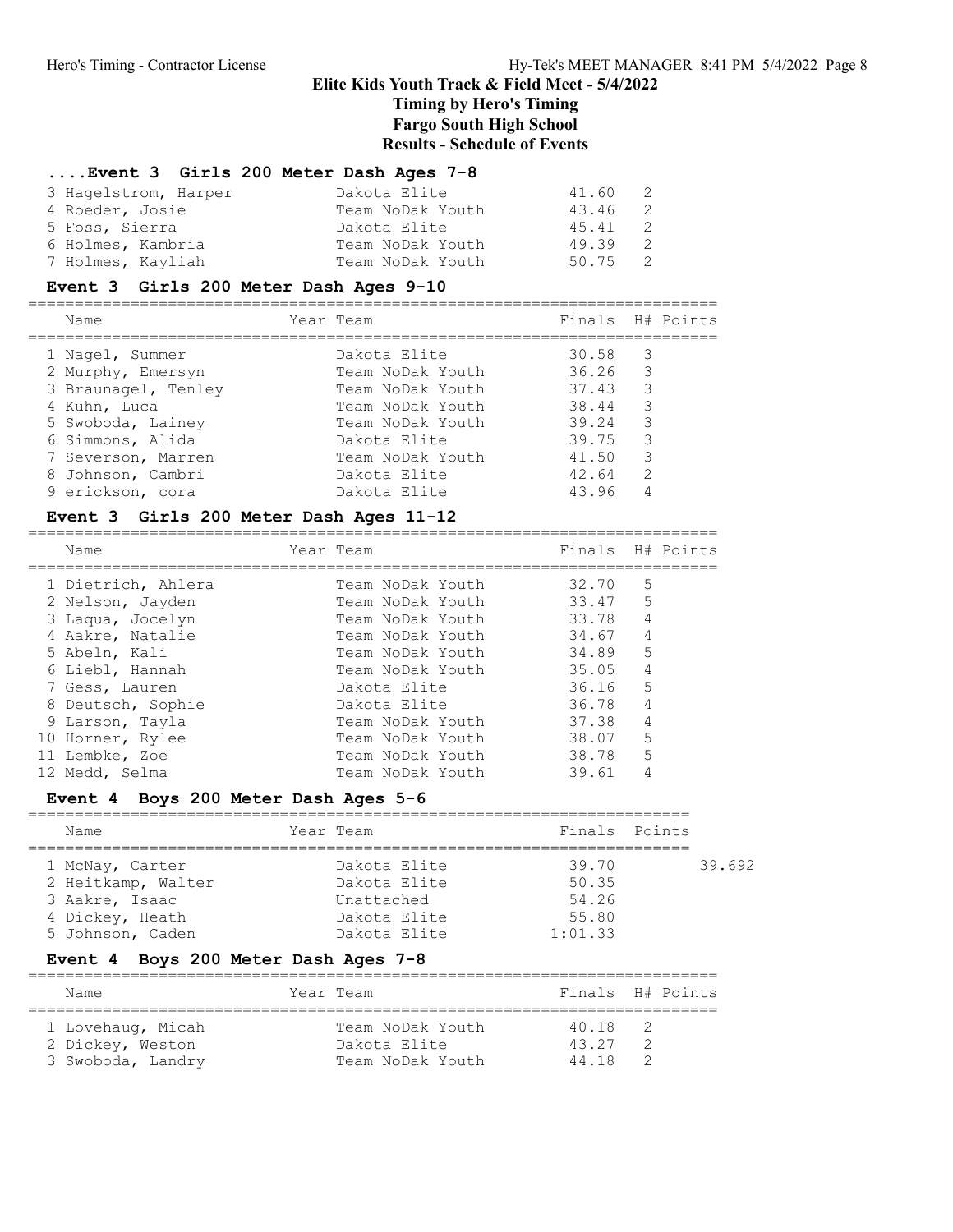Timing by Hero's Timing

Fargo South High School

Results - Schedule of Events

### ....Event 4 Boys 200 Meter Dash Ages 7-8

| 4 Zuger, Andrew  | Dakota Elite     | $\overline{2}$<br>44.38 |
|------------------|------------------|-------------------------|
| 5 Coulter, Aiden | Team NoDak Youth | 47.88 2                 |
| 6 Piela, Julien  | Dakota Elite     | 48.15 2                 |

#### Event 4 Boys 200 Meter Dash Ages 9-10

========================================================================== Year Team Finals H# Points ========================================================================== 1 Meyer, Lawson Dakota Elite 33.51 3 2 Roeder, Aksel Team NoDak Youth 33.86 4 3 Karn, Kingston Dakota Elite 35.05 3 4 Dombeck, Aiden Dakota Elite 35.16 4 5 Huot, Nixon Team NoDak Youth 35.67 3 6 Mack, Macade Team NoDak Youth 35.76 4 7 Omulando, Kwame Team NoDak Youth 36.02 4 8 Larson, Jager Dakota Elite 36.48 3 9 Pennick, Braxtyn Team NoDak Youth 38.52 3 10 Wirth, Camden Team NoDak Youth 38.66 4 11 Timmerman, Ethan Team NoDak Youth 39.70 3 39.699 12 Foerster, Miles Dakota Elite 42.22 3 13 Stach, Liam  $Dakota$  Elite 43.15 4 14 Tungseth, William Dakota Elite 43.80 4 15 Jordahl, Corbin Dakota Elite 45.54 3

#### Event 4 Boys 200 Meter Dash Ages 11-12

| Name                | Year Team |                  |       | Finals H# Points |
|---------------------|-----------|------------------|-------|------------------|
| 1 Sandy, William    |           | Team NoDak Youth | 32.21 | $-5$             |
| 2 Scheid, Christian |           | Team NoDak Youth | 33 14 | - 5              |
| 3 Ness, Tate        |           | Dakota Elite     | 34.05 | - 5              |
| 4 Kuhn, Indio       |           | Team NoDak Youth | 35 18 | - 5              |

#### Event 13 Girls Long Jump Ages 5-6

| Name                                                                                                                          | Year Team                                                                                            |                                                                                         | Finals Points |
|-------------------------------------------------------------------------------------------------------------------------------|------------------------------------------------------------------------------------------------------|-----------------------------------------------------------------------------------------|---------------|
| 29 Foerster, Elsa<br>37 Laqua, Hailey<br>38 Livingston, Ellie<br>39 Hoey, Alexandra<br>40 Bladow, Eleanor<br>41 Karn, Kendrix | Dakota Elite<br>Team NoDak Youth<br>Dakota Elite<br>Team NoDak Youth<br>Dakota Elite<br>Dakota Elite | $6 - 10.00$<br>$5 - 10.00$<br>$4 - 09.00$<br>$4 - 06.50$<br>$3 - 10.00$<br>$3 - 0.5.50$ |               |

### Event 13 Girls Long Jump Ages 7-8

| Name                  | Year Team        | Finals Points  |
|-----------------------|------------------|----------------|
| 27 Hagelstrom, Harper | Dakota Elite     | $7 - 06.50$    |
| 28 Roeder, Josie      | Team NoDak Youth | $7 - 00.50$    |
| 31 Holmes, Kambria    | Team NoDak Youth | $6 - 10.00$    |
| 32 Larson, Ariana     | Dakota Elite     | $6 - 09.00$    |
| 34 Holmes, Kayliah    | Team NoDak Youth | $6 - 0.5$ , 00 |
| 42 Olson, Eliza       | Dakota Elite     | $3 - 01.50$    |

=======================================================================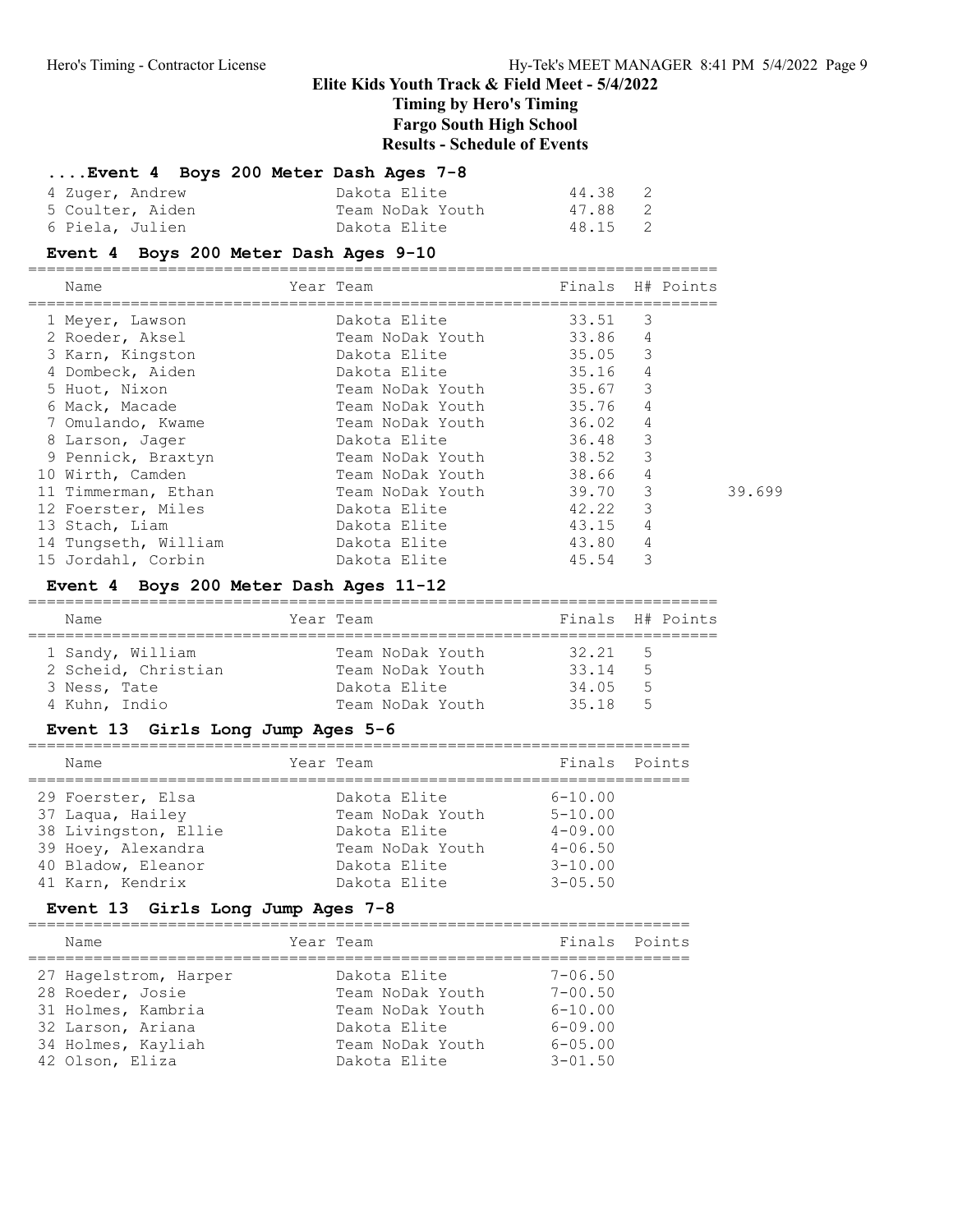## Event 13 Girls Long Jump Ages 9-10

| Name                 | Year Team        | Finals Points  |  |
|----------------------|------------------|----------------|--|
| 13 Edwards, Maylen   | Team NoDak Youth | $9 - 02.00$    |  |
| 14 Aakre, Morgan     | Team NoDak Youth | $9 - 01.00$    |  |
| 15 Netland, Elyse    | Team NoDak Youth | $9 - 00.00$    |  |
| 18 Haman, Kiera      | Team NoDak Youth | $8 - 0.8$ , 00 |  |
| 19 Sandy, Ava        | Team NoDak Youth | $8 - 07.00$    |  |
| 20 Wilcox, Quinnley  | Team NoDak Youth | $8 - 07.00$    |  |
| 21 Simmons, Alida    | Dakota Elite     | $8 - 06.00$    |  |
| 23 Kuhn, Luca        | Team NoDak Youth | $8 - 0.5$ , 00 |  |
| 24 Liebl, Whitney    | Team NoDak Youth | $8 - 01.50$    |  |
| 26 Braunagel, Tenley | Team NoDak Youth | $7 - 08.50$    |  |
| 30 erickson, cora    | Dakota Elite     | $6 - 10.00$    |  |
| 35 Severson, Marren  | Team NoDak Youth | $6 - 02.00$    |  |
| 36 Hoey, Cora        | Team NoDak Youth | $6 - 00.00$    |  |

## Event 13 Girls Long Jump Ages 11-12

| Name                |              |              |                                                                                                                                                                                                                                                                                                                            |
|---------------------|--------------|--------------|----------------------------------------------------------------------------------------------------------------------------------------------------------------------------------------------------------------------------------------------------------------------------------------------------------------------------|
| 1 Berge, Mattea     |              | $12 - 09.00$ |                                                                                                                                                                                                                                                                                                                            |
| 2 Aakre, Natalie    |              | $12 - 03.00$ |                                                                                                                                                                                                                                                                                                                            |
| 3 Harris, Johanna   |              | $12 - 01.50$ |                                                                                                                                                                                                                                                                                                                            |
| 4 Welsch, Molly     |              | $10 - 09.00$ |                                                                                                                                                                                                                                                                                                                            |
| 5 Horner, Rylee     |              | $10 - 07.50$ |                                                                                                                                                                                                                                                                                                                            |
| 6 Osland, Ruby      |              | $10 - 05.00$ |                                                                                                                                                                                                                                                                                                                            |
| 7 Nelson, Jayden    |              | $10 - 02.00$ |                                                                                                                                                                                                                                                                                                                            |
| 8 Atchison, Maci    |              | $10 - 00.75$ |                                                                                                                                                                                                                                                                                                                            |
| 9 Larson, Tayla     |              |              |                                                                                                                                                                                                                                                                                                                            |
| 10 Zuger, Ellie     |              |              |                                                                                                                                                                                                                                                                                                                            |
| 11 Edwards, Bergen  |              | 9-04.50      |                                                                                                                                                                                                                                                                                                                            |
| 12 Lembke, Zoe      |              | $9 - 04.00$  |                                                                                                                                                                                                                                                                                                                            |
| 16 Endreson, Tenley |              | $9 - 00.00$  |                                                                                                                                                                                                                                                                                                                            |
| 17 Liebl, Hannah    |              | $8 - 10.00$  |                                                                                                                                                                                                                                                                                                                            |
| 22 Deutsch, Sophie  | Dakota Elite | $8 - 05.00$  |                                                                                                                                                                                                                                                                                                                            |
| 25 Deutsch, ellie   | Dakota Elite | $7 - 09.00$  |                                                                                                                                                                                                                                                                                                                            |
| 33 Simmons, Rilo    | Dakota Elite | $6 - 05.00$  |                                                                                                                                                                                                                                                                                                                            |
|                     |              | Year Team    | Finals Points<br>Team NoDak Youth<br>Team NoDak Youth<br>Team NoDak Youth<br>Dakota Elite<br>Team NoDak Youth<br>52-Unattached<br>Team NoDak Youth<br>Dakota Elite and a shekarar 1990<br>Team NoDak Youth 9-09.50<br>Dakota Elite 9-08.00<br>Team NoDak Youth<br>Team NoDak Youth<br>Team NoDak Youth<br>Team NoDak Youth |

## Event 14 Boys Long Jump Ages 5-6

| Name                                                                                             | Year Team                                                                      | Finals Points                                                           |  |
|--------------------------------------------------------------------------------------------------|--------------------------------------------------------------------------------|-------------------------------------------------------------------------|--|
| 22 McNay, Carter<br>30 Aakre, Isaac<br>36 Roeder, Esley<br>38 Johnson, Caden<br>40 Dickey, Heath | Dakota Elite<br>Unattached<br>Team NoDak Youth<br>Dakota Elite<br>Dakota Elite | $8 - 10.00$<br>$7 - 04.00$<br>$6 - 07.00$<br>$5 - 09.00$<br>$5 - 06.00$ |  |

## Event 14 Boys Long Jump Ages 7-8

| Name               |  | Year Team    |              | Finals Points |
|--------------------|--|--------------|--------------|---------------|
| 15 Bladow, Charlie |  | Dakota Elite | $10 - 01.00$ |               |
| 21 Merihy, Gage    |  | Dakota Elite | 9-00.00      |               |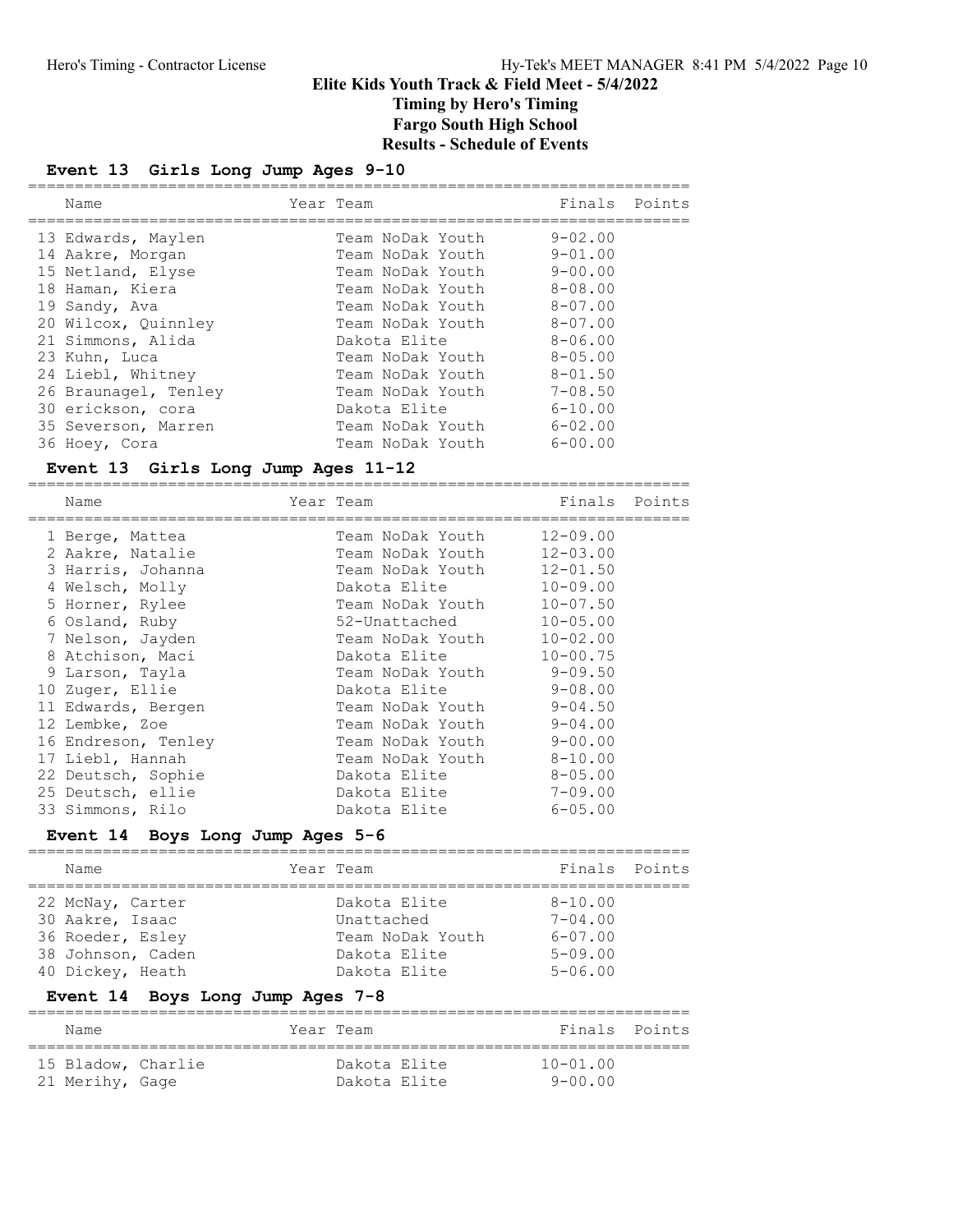#### ....Event 14 Boys Long Jump Ages 7-8

| 23 Zuger, Andrew   | Dakota Elite     | $8 - 07.00$    |
|--------------------|------------------|----------------|
| 29 Fowler, thomas  | Dakota Elite     | $7 - 0.5$ , 00 |
| 31 Lovehaug, Micah | Team NoDak Youth | $7 - 0.3$ , 00 |
| 34 Dickey, Weston  | Dakota Elite     | $6 - 08.00$    |
| 37 Coulter, Aiden  | Team NoDak Youth | $5 - 11.00$    |
| 39 Larson, Camden  | Team NoDak Youth | $5 - 08.00$    |

### Event 14 Boys Long Jump Ages 9-10

======================================================================= Name **Team** Year Team **Finals** Points

| 6 Haman, Alex        | Team NoDak Youth | $11 - 06.00$   |
|----------------------|------------------|----------------|
| 7 Huot, Nixon        | Team NoDak Youth | $11 - 03.00$   |
| 9 Bladow, Henry      | Dakota Elite     | $10 - 07.00$   |
| 12 Meyer, Lawson     | Dakota Elite     | $10 - 04.00$   |
| 14 Livingston, Silas | Dakota Elite     | $10 - 03.00$   |
| 17 Omulando, Kwame   | Team NoDak Youth | $10 - 00.00$   |
| 18 Roeder, Aksel     | Team NoDak Youth | $9 - 10.00$    |
| 20 Pennick, Braxtyn  | Team NoDak Youth | $9 - 03.00$    |
| 24 Tungseth, William | Dakota Elite     | $8 - 02.00$    |
| 26 Jordahl, Corbin   | Dakota Elite     | $7 - 08.00$    |
| 28 Dickey, Jared     | Dakota Elite     | $7 - 07.00$    |
| 32 Foerster, Miles   | Dakota Elite     | $7 - 0.3$ , 00 |
| 33 Stach, Liam       | Dakota Elite     | $7 - 00.00$    |
|                      |                  |                |

#### Event 14 Boys Long Jump Ages 11-12

======================================================================= Name Team Year Team Team Finals Points ======================================================================= 2 Ness, Tate Dakota Elite 12-02.00 3 Kuhn, Indio Team NoDak Youth 12-02.00 4 Haman, Jackson Team NoDak Youth 11-10.00 5 Hollcraft, Dominic Dakota Elite 11-06.00 8 Scheid, Christian Team NoDak Youth 10-09.00 10 Ness, Crew Dakota Elite 10-04.00 11 Piela, Elliot Dakota Elite 10-04.00 13 Glynn, Henry Dakota Elite 10-04.00 25 Brachman, Jack Team NoDak Youth 7-10.00 26 Jordahl, Jeremiah Dakota Elite 7-08.00 35 Fellman, William Unattached 6-08.00

#### Event 14 Boys Long Jump Ages 13-14

| Name |                                                              | Year Team |                                                          | Finals Points                               |  |
|------|--------------------------------------------------------------|-----------|----------------------------------------------------------|---------------------------------------------|--|
|      | 1 Olafson, Grady<br>16 Hennings, Aidan<br>19 Edwards, Kemper |           | Team NoDak Youth<br>Team NoDak Youth<br>Team NoDak Youth | $13 - 03.00$<br>$10 - 01.00$<br>$9 - 09.00$ |  |

### Event 15 Girls High Jump Ages 9-10

| Name           | Year Team |  |                  | Finals Points |  |
|----------------|-----------|--|------------------|---------------|--|
|                |           |  |                  |               |  |
| 1 Laqua, Anika |           |  | Team NoDak Youth | $3 - 04.00$   |  |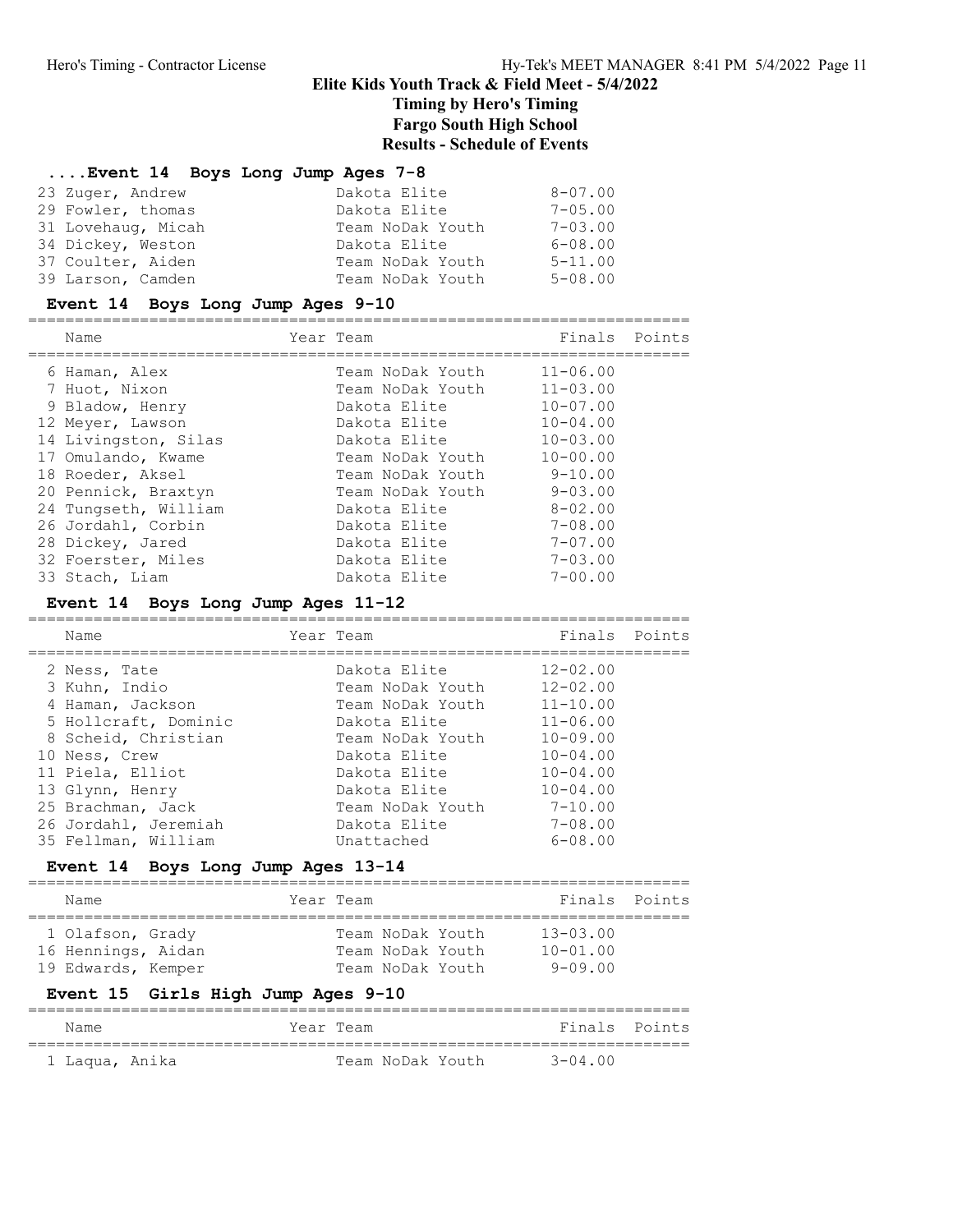## Event 15 Girls High Jump Ages 11-12

|   | Name                | Year Team        | Finals Points  |  |
|---|---------------------|------------------|----------------|--|
|   | 1 Berge, Mattea     | Team NoDak Youth | $4 - 0.3$ , 00 |  |
|   | 2 Laqua, Jocelyn    | Team NoDak Youth | $4 - 00.00$    |  |
|   | 3 Welsch, Molly     | Dakota Elite     | $3 - 10.00$    |  |
|   | 3 Triepke, Paisley  | Team NoDak Youth | $3 - 10.00$    |  |
|   | 5 Harris, Johanna   | Team NoDak Youth | $3 - 08.00$    |  |
|   | 6 Deutsch, Sophie   | Dakota Elite     | $3 - 06.00$    |  |
|   | 6 Brunsvold, Harper | Dakota Elite     | $3 - 06.00$    |  |
|   | 8 Horner, Rylee     | Team NoDak Youth | $3 - 04.00$    |  |
|   | 8 Liebl, Hannah     | Team NoDak Youth | $3 - 04.00$    |  |
| 8 | Deutsch, ellie      | Dakota Elite     | $3 - 04.00$    |  |
|   | 8 Zuger, Ellie      | Dakota Elite     | $3 - 04.00$    |  |
|   | -- Larson, Tayla    | Team NoDak Youth | NΗ             |  |

## Event 15 Girls High Jump Ages 13-14

| Name          | Year Team    | Finals Points |  |
|---------------|--------------|---------------|--|
| 1 Melby, Isla | Dakota Elite | $3 - 02.00$   |  |

## Event 16 Boys High Jump Ages 11-12

| Name                 | Year Team        | Finals Points |  |
|----------------------|------------------|---------------|--|
| 1 Haman, Jackson     | Team NoDak Youth | $4 - 00.00$   |  |
| 2 Scheid, Christian  | Team NoDak Youth | $3 - 10.00$   |  |
| 2 Hollcraft, Dominic | Dakota Elite     | $3 - 10.00$   |  |
| 4 Sandy, William     | Team NoDak Youth | $3 - 08.00$   |  |
| -- McLagan, Joseph   | Dakota Elite     | NΗ            |  |

## Event 16 Boys High Jump Ages 13-14

| Name             | Year Team |                  | Finals Points |  |
|------------------|-----------|------------------|---------------|--|
|                  |           |                  |               |  |
| 1 Olafson, Grady |           | Team NoDak Youth | 3-06 00       |  |

## Event 17 Girls Shot Put Ages 5-6

| Name             |  | Year Team        | Finals Points |  |
|------------------|--|------------------|---------------|--|
| 11 Laqua, Hailey |  | Team NoDak Youth | $8 - 04.00$   |  |

### Event 17 Girls Shot Put Ages 7-8

| Name                                                   | Year Team |                                                  | Finals Points                                  |  |
|--------------------------------------------------------|-----------|--------------------------------------------------|------------------------------------------------|--|
| 6 Larson, Ariana<br>8 Roeder, Josie<br>13 Olson, Eliza |           | Dakota Elite<br>Team NoDak Youth<br>Dakota Elite | $13 - 05.00$<br>$12 - 01.00$<br>$5 - 0.5$ . 00 |  |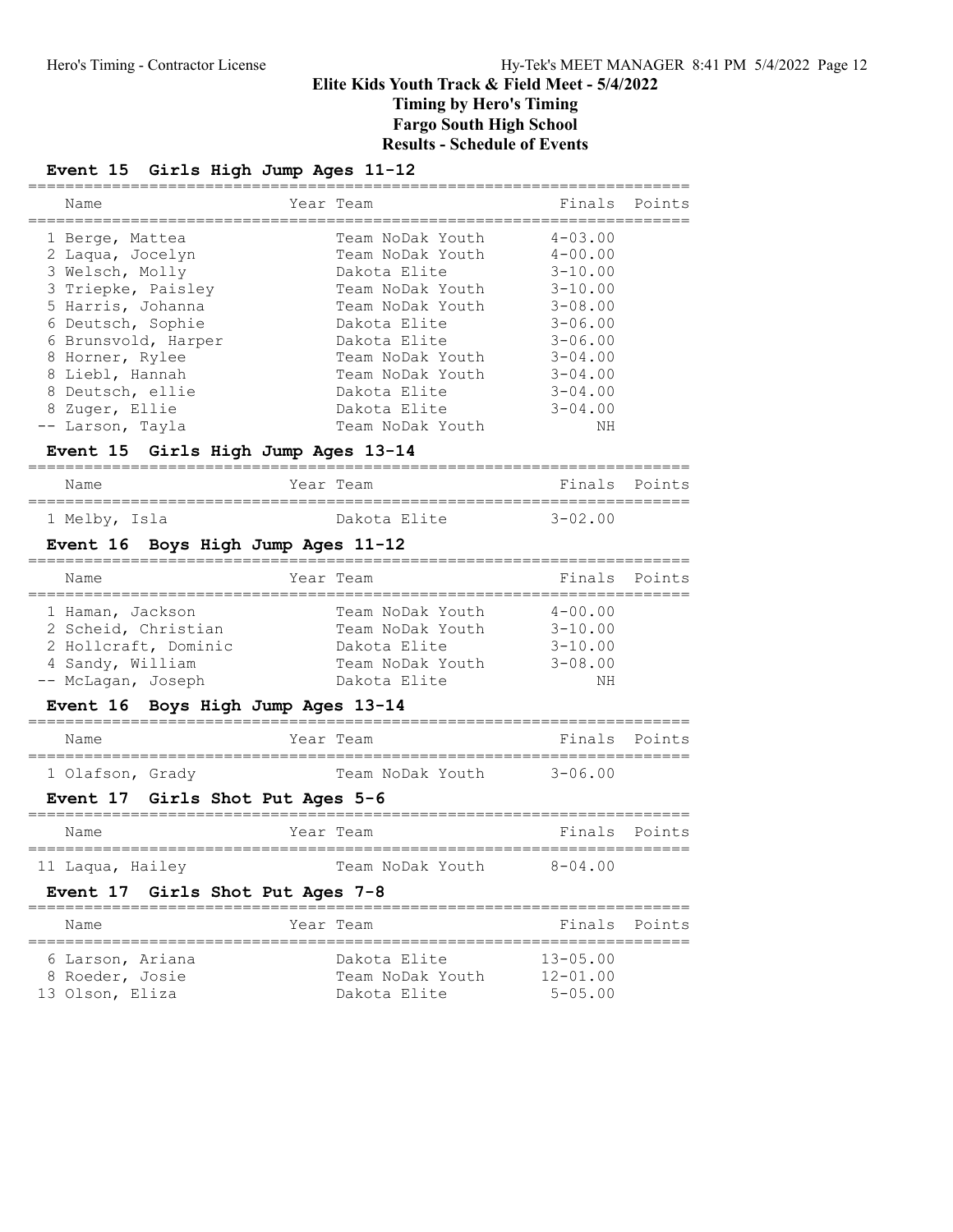# Elite Kids Youth Track & Field Meet - 5/4/2022 Timing by Hero's Timing Fargo South High School

Results - Schedule of Events

## Event 17 Girls Shot Put Ages 9-10

| Name               | Year Team        | Finals Points  |  |
|--------------------|------------------|----------------|--|
|                    |                  |                |  |
| 5 Wavrin, Claire   | Team NoDak Youth | $13 - 08.00$   |  |
| 7 Laqua, Anika     | Team NoDak Youth | $12 - 04.00$   |  |
| 9 Severson, Marren | Team NoDak Youth | $12 - 00.00$   |  |
| 12 Liebl, Whitney  | Team NoDak Youth | $8 - 0.3$ , 00 |  |

## Event 17 Girls Shot Put Ages 11-12

| Name                | Year Team        | Finals Points |  |
|---------------------|------------------|---------------|--|
|                     |                  |               |  |
| 1 Brunsvold, Harper | Dakota Elite     | $25 - 03.00$  |  |
| 2 Corr, Brighe      | Dakota Elite     | $22 - 04.00$  |  |
| 3 Harris, Johanna   | Team NoDak Youth | $22 - 02.00$  |  |
| 4 Endreson, Tenley  | Team NoDak Youth | $20 - 06.00$  |  |
| 10 Koedam, Molly    | Team NoDak Youth | $10 - 09.00$  |  |

## Event 18 Boys Shot Put Ages 11-12

| Name                 |  | Year Team    |         | Finals Points |
|----------------------|--|--------------|---------|---------------|
| 2 McLagan, Joseph    |  | Dakota Elite | 9-03 00 |               |
| -- Jordahl, Jeremiah |  | Dakota Elite | ΝD      |               |

## Event 18 Boys Shot Put Ages 13-14

| Name            | Year Team |  |                  | Finals Points |  |
|-----------------|-----------|--|------------------|---------------|--|
| 1 Iverson, Alex |           |  | Team NoDak Youth | 26-05 00      |  |

## Event 19 Girls Javelin Throw Ages 9-10

| Name                                                       | Year Team                                                | Finals Points                       |  |
|------------------------------------------------------------|----------------------------------------------------------|-------------------------------------|--|
| 1 Wilcox, Ouinnley<br>5 Netland, Elyse<br>7 Wavrin, Claire | Team NoDak Youth<br>Team NoDak Youth<br>Team NoDak Youth | $42 - 04$<br>$28 - 11$<br>$25 - 10$ |  |

## Event 19 Girls Javelin Throw Ages 11-12

| Name                                                                        | Year Team                                                                | Finals Points                                    |  |
|-----------------------------------------------------------------------------|--------------------------------------------------------------------------|--------------------------------------------------|--|
| 2 Triepke, Paisley<br>3 Laqua, Jocelyn<br>4 Corr, Brighe<br>6 Koedam, Molly | Team NoDak Youth<br>Team NoDak Youth<br>Dakota Elite<br>Team NoDak Youth | $42 - 03$<br>$35 - 10$<br>$31 - 00$<br>$26 - 08$ |  |

## Event 20 Boys Javelin Throw Ages 5-6

| Name                | Year Team    | Finals Points |  |
|---------------------|--------------|---------------|--|
| 11 Heitkamp, Walter | Dakota Elite | $26 - 02$     |  |
| 14 Johnson, Caden   | Dakota Elite | $16 - 05$     |  |